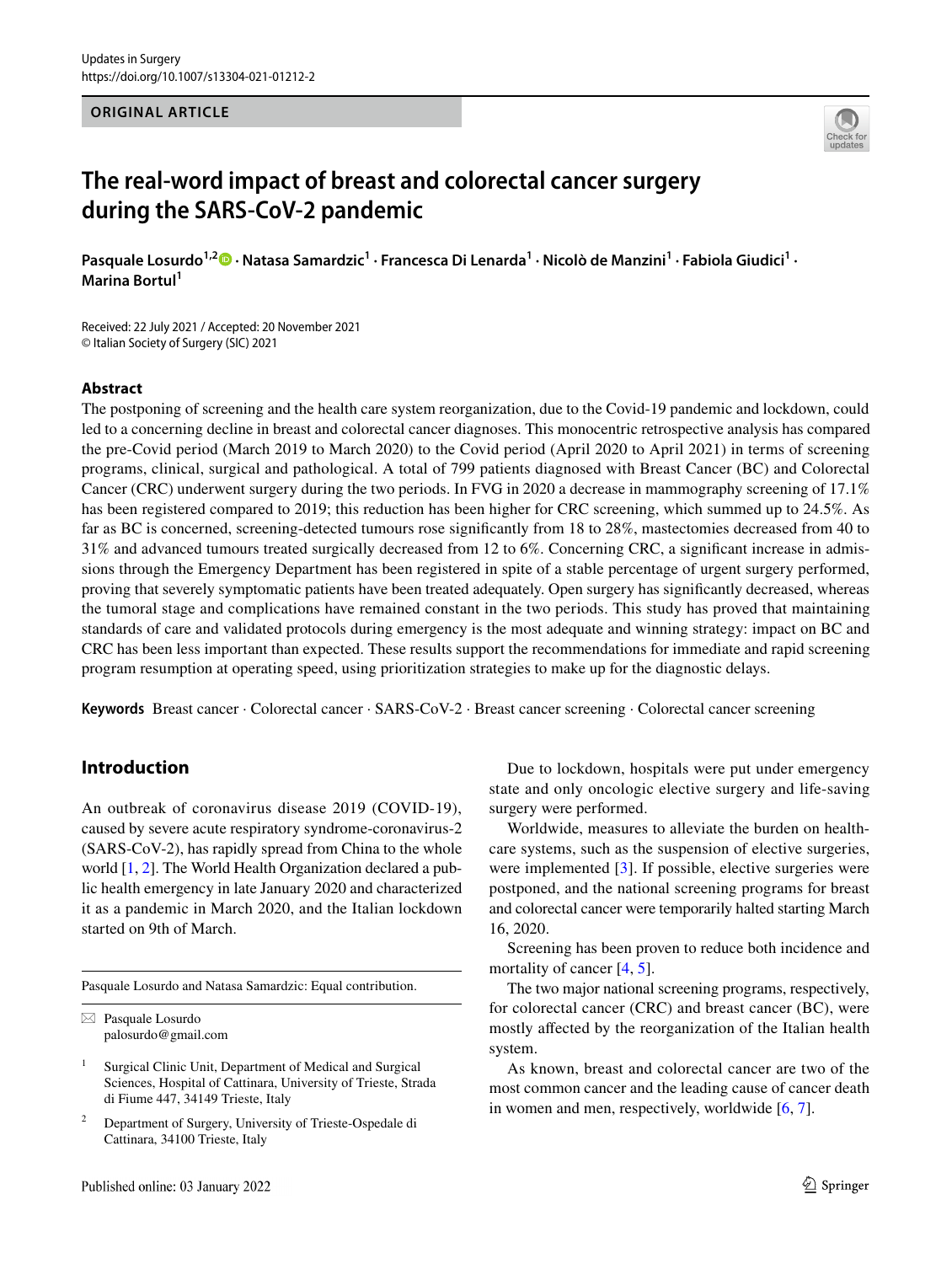For these reasons, the postponing of screening and the health care system reorganization, could led to a concerning decline in breast and colorectal cancer diagnoses.

This retrospective single-institution study aimed to evaluate the consequences on CRC and BC diagnosis and surgery during the pandemic lockdown in a region of Northern Italy highly afected by the severe acute respiratory syndrome-related coronavirus-2 (SARS-CoV-2) virus.

# **Methods**

## **Study design**

We consecutively enrolled and retrospectively analyzed a total of 799 patients in our prospective institutional database created with data extracted from "Data-Breast" database of the "Eusoma certifed SSD Breast Unit of Trieste and from the Surgical Department of DAI Chirurgia Generale—ASUGI. Of those, 413 underwent surgery from March 2019 to March 2020 and 380 patients underwent surgery from April 2020 till April 2021.

All patients who underwent breast surgery or colorectal surgery from March 2019 to April 2021 were evaluated in our study and investigated separately as the Breast Cancer group (BC group) and the Colorectal Cancer group (CRC group).

Both populations (BC and CRC) were then divided into 2 subgroups: the *pre-Covid* subgroup (March 2019 and March 2020) and the *Covid* subgroup (April 2020 and April 2021). March 2020 has been included in the pre-Covid group because patients who underwent surgery during this month had been taken in charge previously and their surgery had already been planned.

## **Screening program in FVG region**

The current screening program in the Friuli Venezia Giulia region is recommended for all women and men aged 50–69 both for breast  $[8, 9]$  $[8, 9]$  $[8, 9]$  $[8, 9]$  $[8, 9]$  and colorectal cancer  $[10, 11]$  $[10, 11]$  $[10, 11]$  $[10, 11]$  $[10, 11]$ .

gFOBT is the most basic type of test for CRC screening and became the test of choice in the Friuli Venezia Giulia region after a cost-efectiveness analysis demonstrated its advantages in a mass-screening setting. If positive, gFOBT is followed by a colonoscopy for the fnal diagnosis [[4,](#page-9-2) [10](#page-9-8)].

Regarding breast cancer screening, a mammography is the international gold standard. A positive mammography is followed by a second mammography, an ultrasound with fne-needle aspiration cytology (FNAC) or Tru-cut biopsy and a clinical visit [[8,](#page-9-6) [12\]](#page-9-10).

## **Variable and clinical assessment**

For each BC patient, data of diagnosis (mammography, ultrasound, cytological examination and magnetic resonance), admission and surgery were collected. Surgical procedures were distinguished between breast conservative surgery and breast invasive surgery.

Patients without clinical or radiological evidence of lymph nodes involvement underwent sentinel lymph node biopsy (SLNB). Otherwise, patients with axillary involvement or SLNB positivity underwent axillary lymph node dissection (ALND) [\[13\]](#page-9-11).

Data from surgical specimens were included in the study according to Pathological staging based on recommendations from AJCC 2018 (edition VIII) for TNM classifcation [[14\]](#page-9-12) and according to the Nottingham Histologic Score system [\[15\]](#page-9-13).

For each CRC patient, the date of surgery and discharge were collected. Data regarding diagnostic procedures were included: screening program, out of screening FOBT, colonoscopy, Emergency Department admission were the possible alternatives as frst diagnostic procedures that were carried out. Strictly connected to this was the evaluation of the surgical regimen: either elective or urgent.

Data from surgical specimens were included in the study. Pathological staging was based on recommendations from AJCC 2018 (edition VIII) for TNM classifcation [[16\]](#page-9-14).

Finally, patients whose diagnosis was changed to nontumoral after histological analysis were ruled out, for a total of 13 out of 263.

## **Statistical analysis**

Descriptive statistics were used to describe the patient and treatment characteristics. Continuous variables distribution was checked for normality with the Shapiro–Wilk test, then data were presented as mean and standard deviations (SD) if normally distributed, or median and range (minimum–maximum) if not. Categorical variables were summarized with absolute frequencies and percentages. Clinical and pathological characteristics were compared between two times periods (March 2020 to March 2021 vs April 2020 to April 2021): continuous variables were analyzed thorough Mann–Whitney nonparametric test, while qualitative variables by means of Chi-squared test or Fischer-exact test when appropriate. Percentage variation between months was investigated with the proportion test. Two-sided *p* values < 0.05 were considered statistically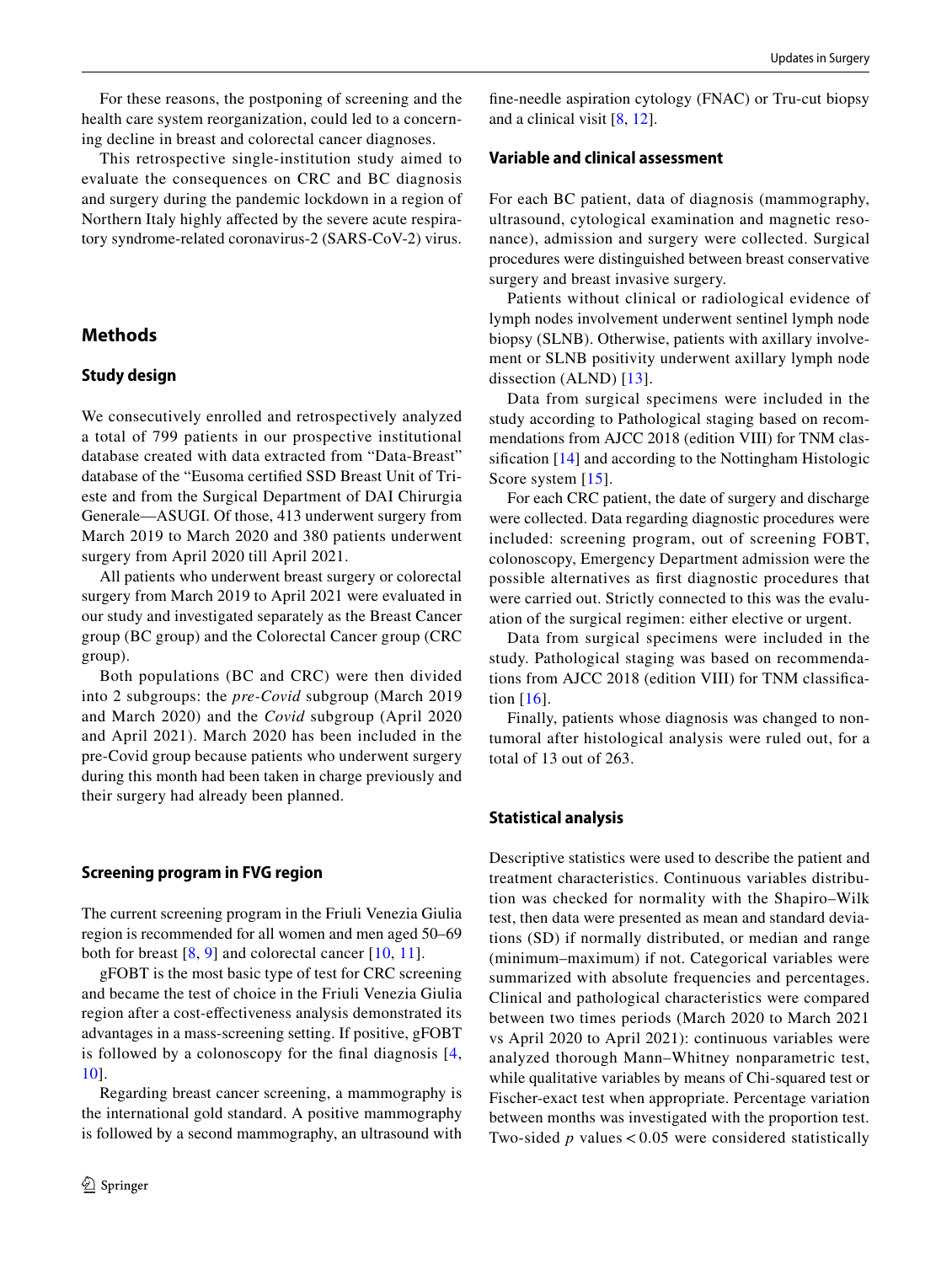signifcant and all calculations were performed using R software version 4.0.3 (2020).

# **Results**

# **Characterization of patients enrolled on cancer screening and surgical activity**

Globally, in Table [1](#page-2-0) (column A) we report a reduction of 17.1% of breast cancer screening in the FVG region with 57 missed diagnosis of breast cancer.

Regarding colorectal cancer, we report a reduction of 24.5% of CRC screening in our region, 24 missed diagnoses of cancer and 100 missed diagnoses of advanced adenomas (Table [1](#page-2-0) column B).

Starting from March 2020, the next fve months had a reduction in activity as far as General Surgery is concerned which saw less than 115 patients undergoing surgery and other 5 months saw an even more drastic reduction, as less than 100 procedures were performed (Table [2](#page-3-0)).

Overall, 1723 surgical procedures were performed from March 2019 to March 2020 and 1420 were performed from April 2020 to April 2021, with a total reduction of 17.6%, not considering day surgery (Table [2](#page-3-0)).

## **Breast cancer**

#### **Screening activity**

Mammography tests saw a reduction of 17.1% in 2020 as far as FVG's Regional organised screening is concerned. This brings to an estimated reduction in the diagnosis of 57 breast cancers, which is far better than overall Italian regions' median data (Table [1](#page-2-0) column A).

51 individuals out of 281 (18.2%) in the pre-Covid period and 76 out of 264 (28.4%) in the Covid period took the screening test out of patients operated for breast cancer (*p* value 0.005).

#### **Impact of Covid era in the breast cancer surgery**

As disclosed in Table [3](#page-4-0), we reported a reduction of 4.6% in terms of BC surgery. 281 patients underwent surgery from March 2019 to March 2020, as opposed to 268 from April 2020 to April 2021.

Comparing stage's distribution between pre- and Covid periods, less stage III and IV (advanced stage) breast can cers were diagnosed in the COVID period (6.3 vs 12.4%,  $p=0.02$ ).

<span id="page-2-0"></span>There are signifcant data regarding changes in type of surgery during the Covid period as opposed to the pre-Covid period (Table [3\)](#page-4-0). During the pre-Covid period conservative

| n. and % of examined women<br>Breast cancer screening  |                           |                                                                                                |                                                                                       |                                           | $n$ , and % of tested individuals<br>Colorectal cancer screening |                           |                                                                                                                                                                                                                                 |                                                           |                                                    |                             |
|--------------------------------------------------------|---------------------------|------------------------------------------------------------------------------------------------|---------------------------------------------------------------------------------------|-------------------------------------------|------------------------------------------------------------------|---------------------------|---------------------------------------------------------------------------------------------------------------------------------------------------------------------------------------------------------------------------------|-----------------------------------------------------------|----------------------------------------------------|-----------------------------|
| $Jan-May 2019$ June–Sep<br>$vs$ Jan-May<br><b>2020</b> | Sep 2020                  | $2019$ vs June- vs Oct-Dec<br>2020                                                             | Oct-Dec 2019 Jan-Dec 2019 n. of not diag- Jan-May 2019 June-Sep<br>vs Jan-Dec<br>2020 | nosed Breast<br>Cancers Jan-<br>Dec. 2020 | vs Jan-May<br>2020                                               |                           | 2019 vs June – vs Oct-Dec vs Jan-Dec<br>Sep 2020 – 2020 – 2020 – 2020 – 2020 – 2020 – 2020 – 2020 – 2020 – 2020 – 2020 – 2020 – 2020 – 2020 – 2020 – 2020 – 2020 – 2020 – 2020 – 2020 – 2020 – 2020 – 2020 – 2020 – 2020 – 2020 | Oct-Dec 2019 Jan-Dec 2019 n. of not diag- n. of not diag- | nosed cancers nosed advanced<br>$Jan-Dec$<br>2020) | adenomas (Jan-<br>Dec 2020) |
| $(-53.6%)$<br>$FVG - 15.144$                           | $(+51.4\%)$<br>$+7103$    | $(-11.9\%)$<br>$-1.987$                                                                        | 17.1%)<br>0.028<br>$\mathsf I$                                                        | -57                                       | $(-38.6\%)$<br>$-15.584$                                         | $(-24\%)$<br>$-7.282$     | $-998 (-3.7\%) -23.854$                                                                                                                                                                                                         | $(-24.5%)$                                                | $\tilde{4}$                                        |                             |
| $(-53.6%)$<br>TALY -454.625                            | $(-28.1\%)$<br>$-156.178$ | $(-23.7%)$<br>$-135.196$                                                                       | 37.6%)<br>$-751.879$<br>$\overline{1}$                                                | $-3.324$                                  | $(-57.8\%)$<br>$-601.862$                                        | $(-46.1\%)$<br>$-365,603$ | $(-23.8\%)$<br>$-140.938$                                                                                                                                                                                                       | $-1.110.414$<br>$(-45.5%)$                                | 1.299                                              | 7.474                       |
|                                                        |                           | Modified from Osservatorio Nazionale Screening (https://www.osservatorionazionalescreening.it) |                                                                                       |                                           |                                                                  |                           |                                                                                                                                                                                                                                 |                                                           |                                                    |                             |

**Table 1** Breast and colorectal cancer screening in Italy vs Friuli Venezia Giulia Region (FVG)

Table 1 Breast and colorectal cancer screening in Italy vs Friuli Venezia Giulia Region (FVG)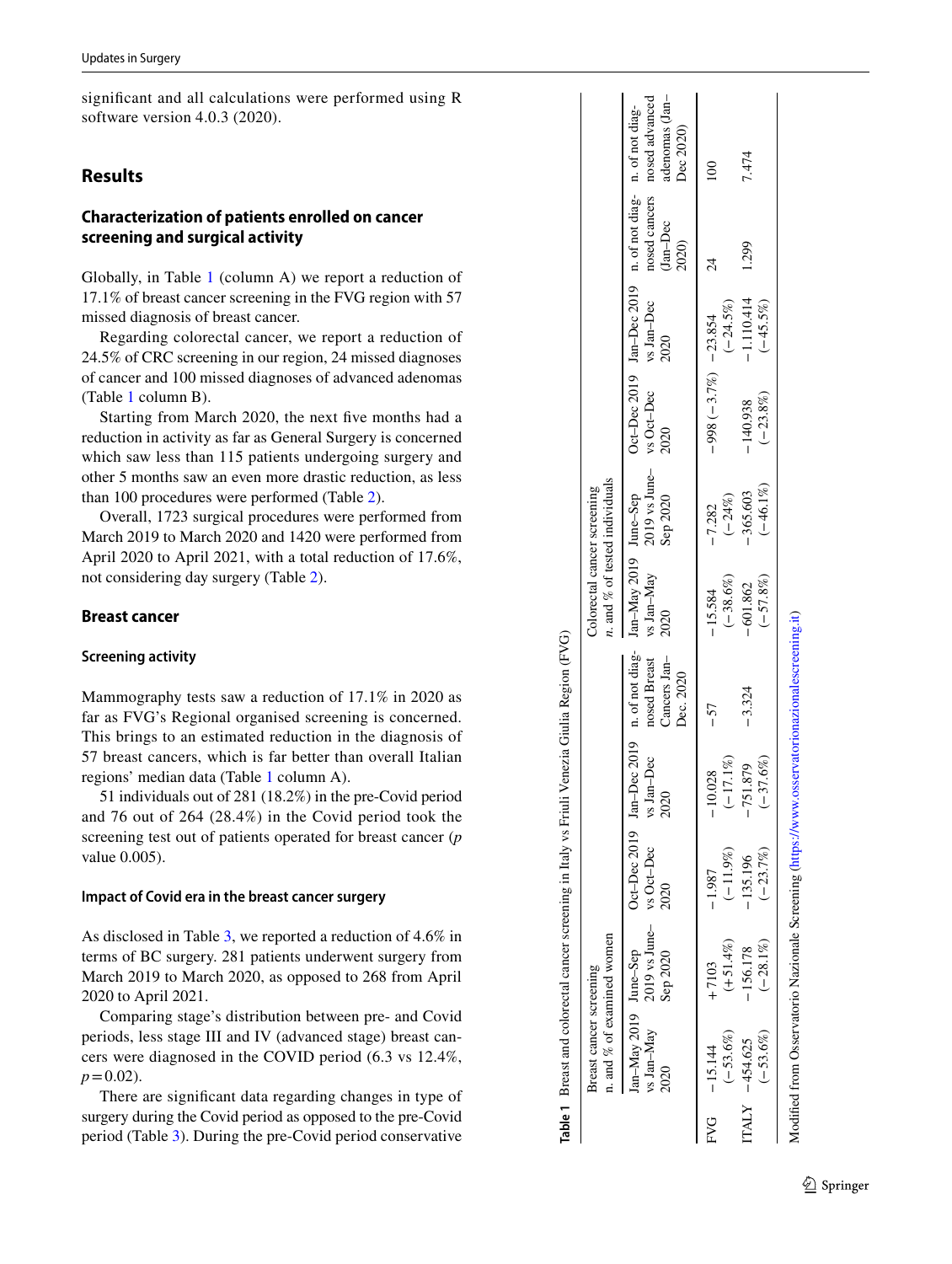| Month            | n. of surgical<br>procedures | Month            | n. of surgical procedures | Variation in % | Month      | n. of surgical<br>procedures |
|------------------|------------------------------|------------------|---------------------------|----------------|------------|------------------------------|
| March 2019       | 127                          | March 2020       | 113                       | $-11.0%$       | March 2021 | 124                          |
| April 2019       | 129                          | April 2020       | 95                        | $-26.4%$       | April 2021 | 83                           |
| May 2019         | 140                          | May 2020         | 111                       | $-20.7%$       |            |                              |
| June 2019        | 138                          | June 2020        | 108                       | $-21.7%$       |            |                              |
| <b>July 2019</b> | 146                          | <b>July 2020</b> | 139                       | $-4.8%$        |            |                              |
| August 2019      | 124                          | August 2020      | 83                        | $-33.1%$       |            |                              |
| September 2019   | 136                          | September 2020   | 137                       | $0.7\%$        |            |                              |
| October 2019     | 127                          | October 2020     | 130                       | $2.4\%$        |            |                              |
| November 2019    | 126                          | November 2019    | 99                        | $-21.4%$       |            |                              |
| December 2019    | 140                          | December 2020    | 113                       | $-19.3%$       |            |                              |
| January 2020     | 133                          | January 2021     | 106                       | $-20.3%$       |            |                              |
| February 2020    | 144                          | February 2021    | 92                        | $-36.1%$       |            |                              |

<span id="page-3-0"></span>**Table 2** General surgical activity

Values are % monthly variation in surgical activity

surgery made up 60.5% of all the surgical operations, with 39.5% of mastectomies (*p* value 0.03).

In the Covid period instead, conservative surgery arouses to 69.0% and mastectomies decreased to 31.0% (*p* value 0.03).

No statistically signifcant changes were observed in terms of reconstruction and axillary dissection.

# **Colorectal cancer**

## **Screening activity**

gFOBT and subsequent colonoscopies saw a reduction of 24.5% in 2020 as far as FVG's Regional organised screening is concerned. This brings to an estimated reduction in the diagnosis of 24 colorectal cancers and 100 advanced adenomas, which is still much better than the overall Italian region's median data (Table [1](#page-2-0) column B).

As reported in Table [4,](#page-5-0) FOBT and colonoscopies performed out of the screening regimen were much higher in number in both the frst and second period of interest.

Respectively, 42/132 FOBT tests (33.1%) and 37/118 (31.9%) were performed during the frst and second period, with a slight and not significant decrease.

Colonoscopies were performed in even more cases, as expected: respectively 112/132 (86.2%) and 100/118 (84.5%) were performed, respectively, during the frst and second period, with a slight decrease.

## **Patients' characteristics**

Our data (Table [4](#page-5-0)) show that out of all the patients operated for colorectal cancer, 22 individuals out of 132 (17.5%) in the pre-Covid period and 18 out of 118 (15.8%) in the Covid period took the screening test.

132 cases underwent surgery from March 2019 to March 2020, as opposed to 118 from April 2020 to April 2021. This sums up to a total reduction of 10.6% of CRC surgery comparing pre-Covid and Covid period.

During the Covid period, more than 20% of patients with colorectal cancer as opposed to the pre-Covid period were admitted in an emergency through the Emergency Department (33.3 vs 53.4%; *p* value = 0.001).

A borderline signifcant increase from 6.8 to 10.2% of left hemicolectomy surgery has been observed, compared to a decrease from 56.1 to 50.0% of right hemicolectomy surgery.

Regarding surgical treatment, in the Covid period a not signifcantly changes in the surgical approach was reported.

We noticed a 7% decrease of reinterventions (from 12.9% in the pre-Covid period to 5.9% in the Covid period,  $p$  value = 0.06) and non-significant data concerns terminal ostomies and Dindo–Clavien classifcation.

## **Tumour characteristics**

There is a trend towards greater lymph node involvement in the Covid period ( $p = 0.096$ ). This is also confirmed by observing the stages: II, III, IV stages (which are N+) have seen an increase in a number of cases in the Covid period as opposed to the previous one.

The comparison between early stages (0–I–II) and advanced stages (III–IV) resulted in a decrease in early stages (59.1–49.1%) and an increase in advanced stages (40.9–50.9%).

Lastly, T0, T1 and T2 have decreased in number as opposed to T3 and T4. The greatest change is to be seen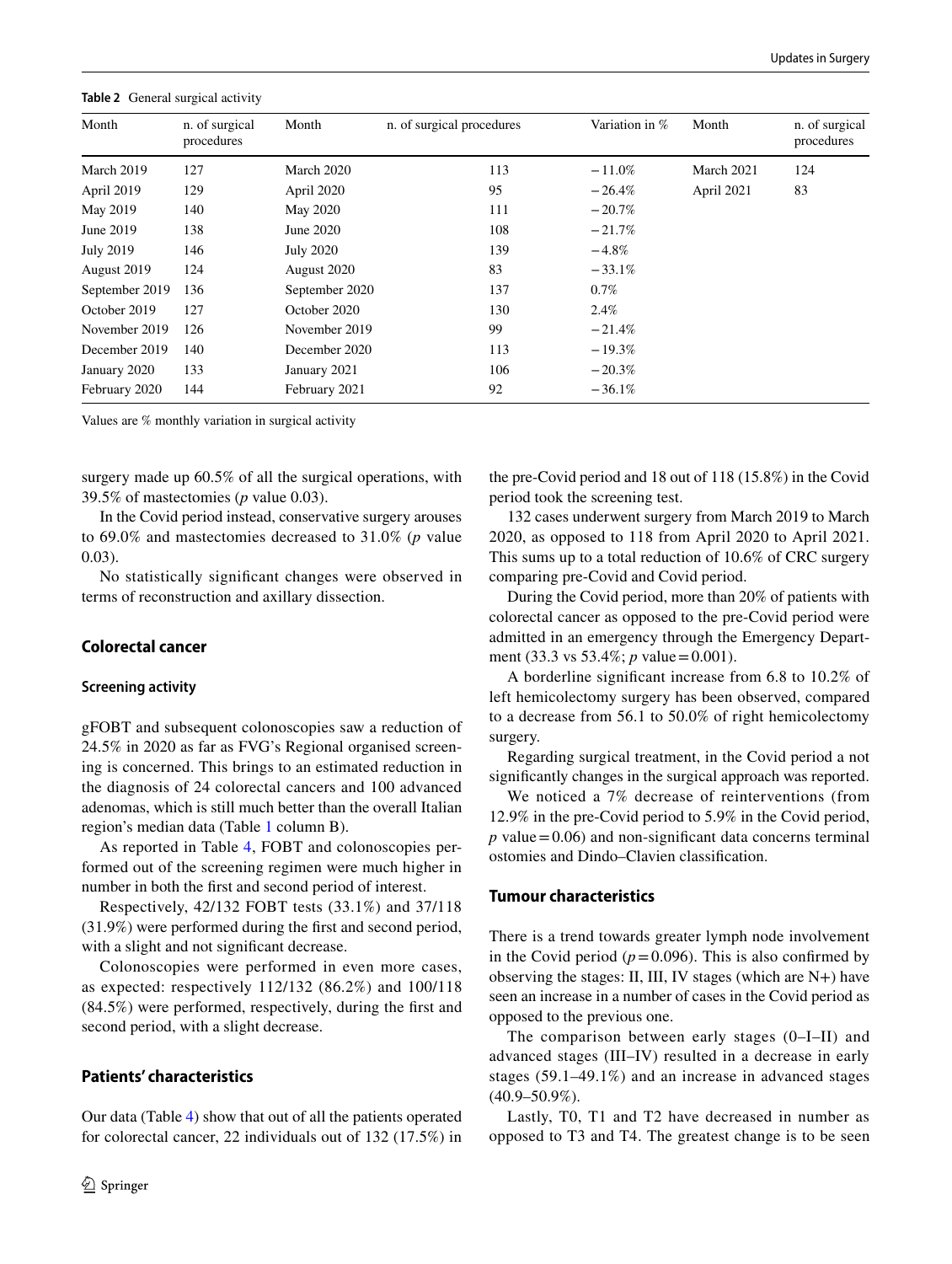<span id="page-4-0"></span>**Table 3** Characterization of patients with breast cancer

| Variables                         | Pre Covid:<br>Mar 2019-Mar 2020 | Covid period:<br>Apr 2020-Apr 2021 | <i>p</i> value |
|-----------------------------------|---------------------------------|------------------------------------|----------------|
|                                   | $(n=281)$                       | $(n=268)$                          |                |
| General characteristics           |                                 |                                    |                |
| Age                               |                                 |                                    | 0.25           |
| Median (min-max)                  | $65(35-90)$                     | 63 (30-97)                         |                |
| Symptomatic $(N, %)$              |                                 |                                    | 0.17           |
| Yes                               | 164(58.4%)                      | 141 (52.6%)                        |                |
| Screening $(N, \%)$               |                                 |                                    | $0.005*$       |
| Yes                               | 51 (18.2%)                      | 76 (28.4%)                         |                |
| Pre-surgery                       |                                 |                                    |                |
| Diagnostic exam $(N, %)$          |                                 |                                    | 0.17           |
|                                   |                                 |                                    |                |
| Only FNAC                         | 67(23.8%)<br>91 (32.4%)         | 59 (22.0%)                         |                |
| Only core biopsy                  |                                 | 71 (26.5%)                         |                |
| FNAC + core biopsy                | 123 (43.8%)                     | 138 (51.5%)                        |                |
| Neoadjuvant CT $(N, %)$           |                                 |                                    | 0.11           |
| Yes                               | $12(4.3\%)$                     | 20 (7.5%)                          |                |
| Surgery outcomes                  |                                 |                                    |                |
| Type of surgery $(N, %)$          |                                 |                                    | $0.03*$        |
| Conservative                      | 170 (60.5%)                     | 185 (69.0%)                        |                |
| Mastectomy                        | 111 (39.5%)                     | 83 (31.0%)                         |                |
| Immediate reconstruction after MT | $60(54.1\%)$                    | 48 (57.8%)                         |                |
| Sentinel lymph node biopsy        | 230 (81.9%)                     | 235 (87.7%)                        | 0.05           |
| Axillary dissection               | 47 (16.7%)                      | 39 (14.6%)                         |                |
|                                   |                                 |                                    | 0.48           |
| Tumor characteristics             |                                 |                                    |                |
| Type of tumor:                    |                                 |                                    | 0.19           |
| Invasive                          | 242 (87.2%)                     | 243 (90.7%)                        |                |
| In situ                           | 36 (12.8%)                      | 25 (9.3%)                          |                |
| Histology                         | 175 (71.4%)                     | 174 (71.9%)                        | 0.9            |
| Ductal                            | 40 (16.3%)                      | 41 (16.9%)                         |                |
| Lobular                           | 9(3.7%)                         | 6(2.5%)                            |                |
| Ductal-Lobular                    | 21 (8.6%)                       | 21(8.7%)                           |                |
| Other                             |                                 |                                    |                |
| pT(N, %)                          |                                 |                                    |                |
| pTis                              | 36 (12.8%)                      | 25 (9.3%)                          | 0.32           |
| $\mathbf{1}$                      | 165 (58.7%)                     | 164 (612%)                         |                |
| $\overline{2}$                    | 59 (21.0%)                      | 49 (18.3%)                         |                |
| $03-Apr$                          | 9(3.2%)                         | 10(3.7%)                           |                |
| ypT                               | 12(4.3%)                        | 20 (7.5%)                          |                |
| pN(N, %)                          |                                 |                                    | 0.05           |
| $N0-N1mi$                         | 213 (78.9%)                     | 222 (84.7%)                        |                |
| N1                                | 34 (12.6%)                      | 30 (11.5%)                         |                |
| $N2-N3$                           | 23 (8.5%)                       | $10(3.8\%)$                        |                |
| Stage $(N, %)$                    |                                 |                                    | 0.02           |
| Early (0-I-II)                    | 205 (87.6%)                     | 222 (93.8%)                        |                |
| Advanced (III-IV)                 | 29 (12.4%)                      | 15 (6.3%)                          |                |
| Molecular subtype                 |                                 |                                    | 0.5            |
| Luminal A                         | $100(41.0\%)$                   | 112 (46.7%)                        |                |
| Luminal B Her2-                   | 88 (36.1%)                      | 77 (32.1%)                         |                |
| $Her2+$                           | 31 (12.7%)                      | 24 (10.0%)                         |                |
| Triple negative                   | 25 (10.3%)                      | 27 (11.3%)                         |                |
|                                   |                                 |                                    |                |

Values are mean SD, %, or median [interquartile range]

\*Statistically signifcant diference between pre-covid and covid period for BC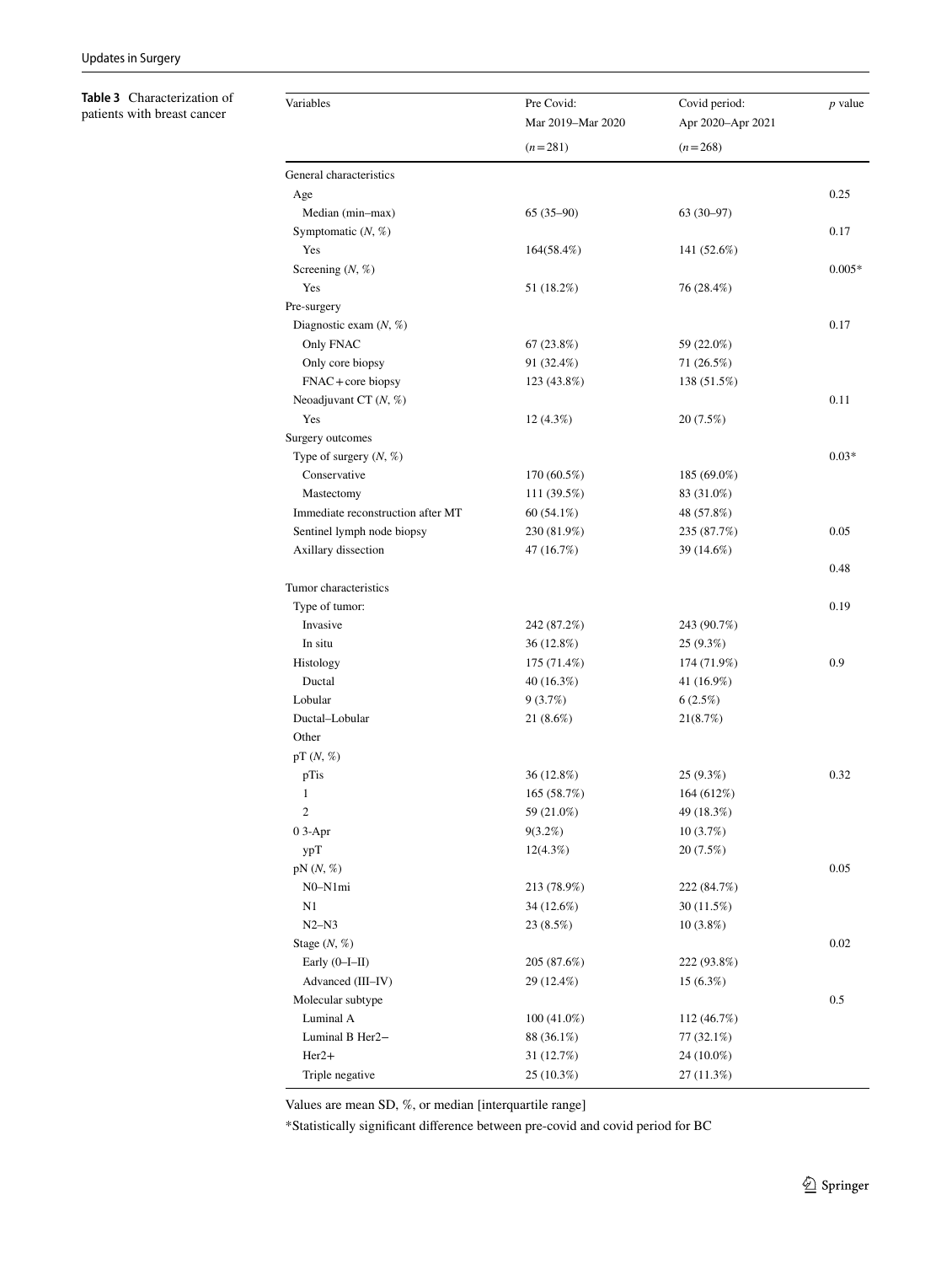<span id="page-5-0"></span>**Table 4** Characterization of patients with colorectal cancer

| Variables                           | Pre Covid:<br>Mar 2019-Mar 2020 | Covid period:<br>Apr 2020-Apr 2021 | $p$ value |
|-------------------------------------|---------------------------------|------------------------------------|-----------|
|                                     | $(n=132)$                       | $(n=118)$                          |           |
| General characteristics             |                                 |                                    |           |
| Age                                 |                                 |                                    | 0.71      |
| Median (min-max)                    | $77.0(47-94)$                   | $77.5(32 - 93)$                    |           |
| Sex $(N, %)$                        |                                 |                                    | 0.58      |
| M                                   | 68 (51.5%)                      | 57 (48.3%)                         |           |
| Screening $(N, %)$                  |                                 |                                    | 0.73      |
| Yes                                 | 22 (17.5%)                      | 18 (15.8%)                         |           |
| SOF $(N, \%)$                       |                                 |                                    | 0.85      |
| Yes                                 | 42 (33.1%)                      | 37 (31.9%)                         |           |
| Colonscopy $(N, \%)$                |                                 |                                    | 0.75      |
| Yes                                 | 112 (86.2%)                     | 100(84.5%)                         |           |
| ER admission $(N, %)$               | 44 (33.3%)                      | 63 (53.4%)                         | $0.001*$  |
| Pre-surgery                         |                                 |                                    |           |
| CA.19.9.preop                       |                                 |                                    | 0.58      |
| Median (min-max)                    | $11.8(0.8-1902.0)$              | $10.6(0.8-1310.1)$                 |           |
| CEA preop                           |                                 |                                    | 0.75      |
| Median (min-max)                    | $2.5(0.4 - 634.0)$              | $2.5(0.6 - 913.9)$                 |           |
| Charlson score $(N, %)$             |                                 |                                    | 0.43      |
| Median (min-max)                    | $6(2-16)$                       | $6(2-11)$                          |           |
| ASA score $(N, \%)$                 |                                 |                                    | 0.99      |
| $01$ -Feb                           | 91 (68.9%)                      | 81 (68.6%)                         |           |
| $03-Apr$                            | 41 (31.1%)                      | 37 (31.4%)                         |           |
| Neoadjuvant CT $(N, %)$             |                                 |                                    | $0.05*$   |
| Yes                                 | 2(1.5%)                         | $8(6.8\%)$                         |           |
| Neodjuvant RT $(N, %)$              |                                 |                                    | 0.56      |
| Yes                                 | 5(3.8%)                         | $7(5.9\%)$                         |           |
| Surgery outcomes                    |                                 |                                    |           |
| Emergency/urgency setting $(N, \%)$ | 24 (18.1%)                      | 25 (21.2%)                         | 0.55      |
| Site of surgery $(N, %)$            |                                 |                                    | 0.05      |
| Right hemicolectomy                 | 74 (56.1%)                      | 59 (50.0%)                         |           |
| Left hemicolectomy                  | $9(6.8\%)$                      | 12 (10.2%)                         |           |
| Rectal resection                    | 27 (20.5%)                      | 30 (25.4%)                         |           |
| Segmentary resection                | 12 (9.1%)                       | 4(3.4%)                            |           |
| Transverse resection                | $4(3.3\%)$                      | $9(7.6\%)$                         |           |
| Hartmann                            | 6(4.6%)                         | $1(0.9\%)$                         |           |
| Transverse ostomy                   | $0(0.0\%)$                      | 2(1.7%)                            |           |
| Colostomy                           | $0(0.0\%)$                      | $1(0.9\%)$                         |           |
| Access $(N, %)$                     |                                 |                                    | $0.003*$  |
| Open                                | 52 (39.4%)                      | 42 (35.6%)                         |           |
| Laparoscopic                        | 80 (60.6%)                      | 66 (55.9%)                         |           |
| Robotic                             | $0(0.0\%)$                      | $10(8.5\%)$                        |           |
| Anastomosis $(N, %)$                |                                 |                                    | 0.42      |
| Yes                                 | 122 (92.4%)                     | 112 (94.9%)                        |           |
| Type of anastomosis $(N, %)$        |                                 |                                    | 0.08      |
| Manual                              | 49 (40.2%)                      | 32 (28.6%)                         |           |
| Mechanic/semi-mechanic              | 73 (59.8%)                      | 80 (71.4%)                         |           |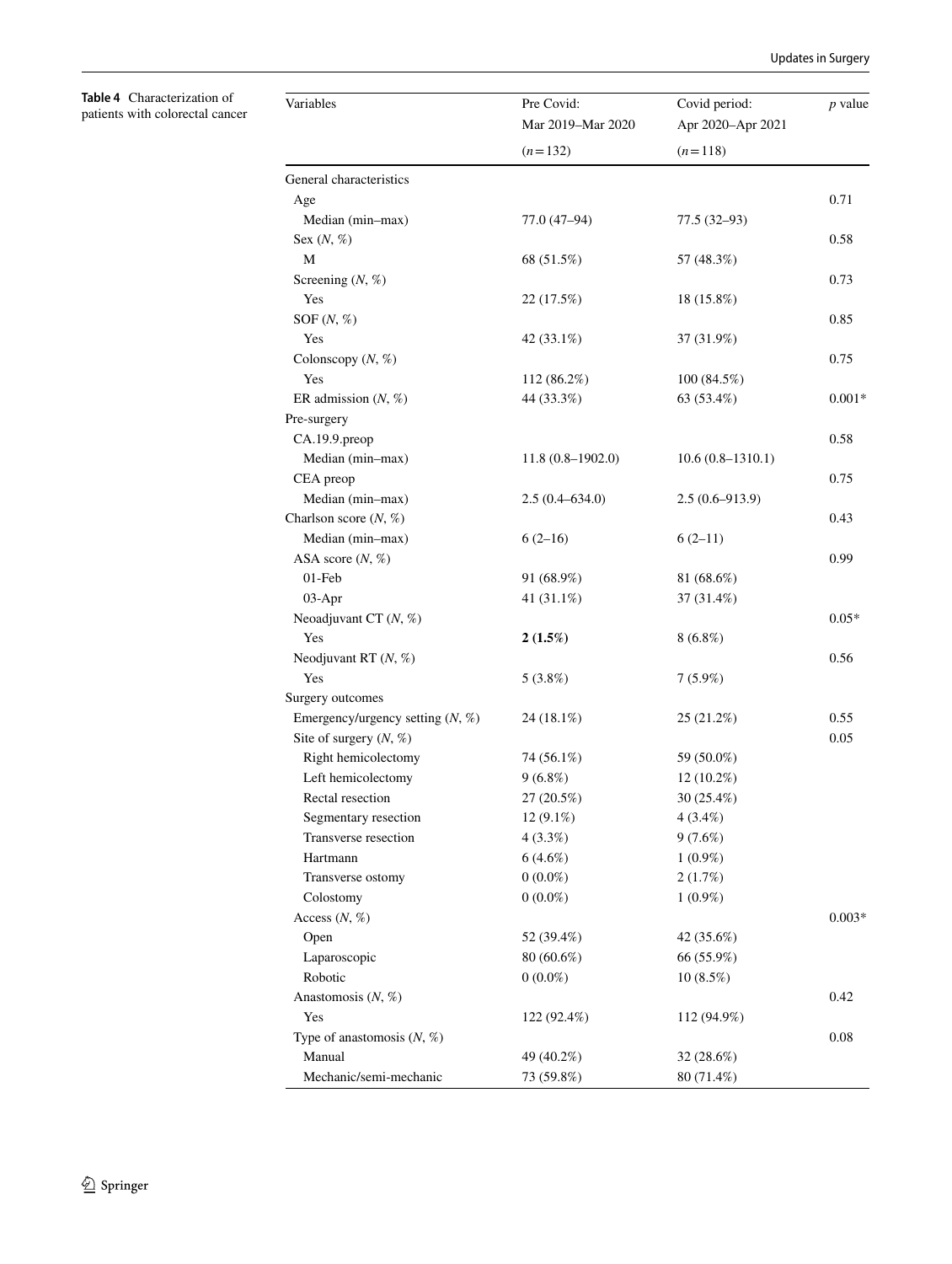| Table 4 (continued) | Variables                           | Pre Covid:<br>Mar 2019-Mar 2020 | Covid period:<br>Apr 2020-Apr 2021 | $p$ value |
|---------------------|-------------------------------------|---------------------------------|------------------------------------|-----------|
|                     |                                     | $(n=132)$                       | $(n=118)$                          |           |
|                     | Intra-extra corporea $(N, %)$       |                                 |                                    | 0.65      |
|                     | Extra                               | 70 (57.4%)                      | 61 (54.5%)                         |           |
|                     | Intra                               | 52 (42.6%)                      | 51 (45.5%)                         |           |
|                     | ICG $(N, %)$                        |                                 |                                    | 0.13      |
|                     | Yes                                 | 72 (54.6%)                      | 75 (64.1%)                         |           |
|                     | Reintervention $(N, %)$             |                                 |                                    | 0.06      |
|                     | Yes                                 | 17 (12.9%)                      | $7(5.9\%)$                         |           |
|                     | Stomia di Protezione ( $N$ , $\%$ ) |                                 |                                    | 0.76      |
|                     | Yes                                 | 15(11.4%)                       | $12(10.2\%)$                       |           |
|                     | Stomia Terminale $(N, %)$           |                                 |                                    | 0.98      |
|                     | Yes                                 | $9(6.9\%)$                      | $8(6.8\%)$                         |           |
|                     | Wound classification $(N, %)$       | 86 (65.2%)                      | 68 (57.6%)                         |           |
|                     | Clean/contaminated                  | 30 (22.7%)                      | 23 (19.5%)                         |           |
|                     | Contaminated                        | 13 (9.9%)                       | 20 (17.0%)                         |           |
|                     | Dirty/infected                      | 3(2.3%)                         | $7(5.9\%)$                         |           |
|                     | Drenaggio $(N, %)$                  | 67(51.2%)                       | 62 (53.0%)                         | 0.77      |
|                     | Yes                                 |                                 |                                    |           |
|                     | Duration of surgery (min)           |                                 |                                    | 0.22      |
|                     | Median (min-max)                    | 180 (70-480)                    | 205 (50-430)                       |           |
|                     | Dindo-CLavien $(N, %)$              |                                 |                                    | 0.23      |
|                     | I                                   | 82 (62.1%)                      | 83 (70.3%)                         |           |
|                     | $\rm II$                            | 28 (21.2%)                      | 23 (19.5%)                         |           |
|                     | $\rm III$                           | 16 (12.1%)                      | $6(5.1\%)$                         |           |
|                     | $IV-V$                              | 6(4.6%)                         | $6(5.1\%)$                         |           |
|                     | Number of positive nodes            |                                 |                                    | 0.29      |
|                     | Median (min-max)                    | $4(1-51)$                       | $2(1-18)$                          |           |
|                     | Stage                               |                                 |                                    |           |
|                     | pT $(N, %)$                         |                                 |                                    |           |
|                     | $0 - 1$                             | 18 (13.6%)                      | 13 (11.0%)                         | 0.28      |
|                     | 2                                   | 28 (21.2%)                      | 16(13.6%)                          |           |
|                     | 3                                   | 61 (46.2%)                      | 59 (50.0%)                         |           |
|                     | $\overline{\mathcal{L}}$            | 25 (18.9%)                      | 30 (25.4%)                         |           |
|                     | pN(N, %)                            |                                 |                                    | $0.23*$   |
|                     | N <sub>0</sub>                      | 82 (62.1%)                      | 61 (51.7%)                         |           |
|                     | N1                                  | 28 (21.2%)                      | 34 (28.8%)                         |           |
|                     | $\mathbf{N}2$                       | 22 (16.7%)                      | 23 (19.5%)                         |           |
|                     | pM $(N, %)$                         |                                 |                                    | $0.7\,$   |
|                     | $\mathbf{1}$                        | 20 (15.2%)                      | 20 (17.0%)                         |           |
|                     | Stage $(N, %)$                      |                                 |                                    | 0.35      |
|                     | $0 - I$                             | 39 (29.6%)                      | 25 (21.2%)                         |           |
|                     | $\rm II$                            | 39 (29.6%)                      | 33 (27.0%)                         |           |
|                     | $\rm III$                           | 34 (25.8%)                      | 40 (33.9%)                         |           |
|                     | IV                                  | 20 (15.2%)                      | 20 (17.0%)                         |           |
|                     | Stage $(N, %)$                      |                                 |                                    | 0.09      |
|                     | Early (0-I-II)                      | 78 (59.1%)                      | 58 (49.1%)                         |           |
|                     | Advanced (III-IV)                   | 54 (40.9%)                      | 60 (50.9%)                         |           |

Values are mean SD, %, or median [interquartile range]

\*Statistically signifcant diference between pre-covid and covid period for CRC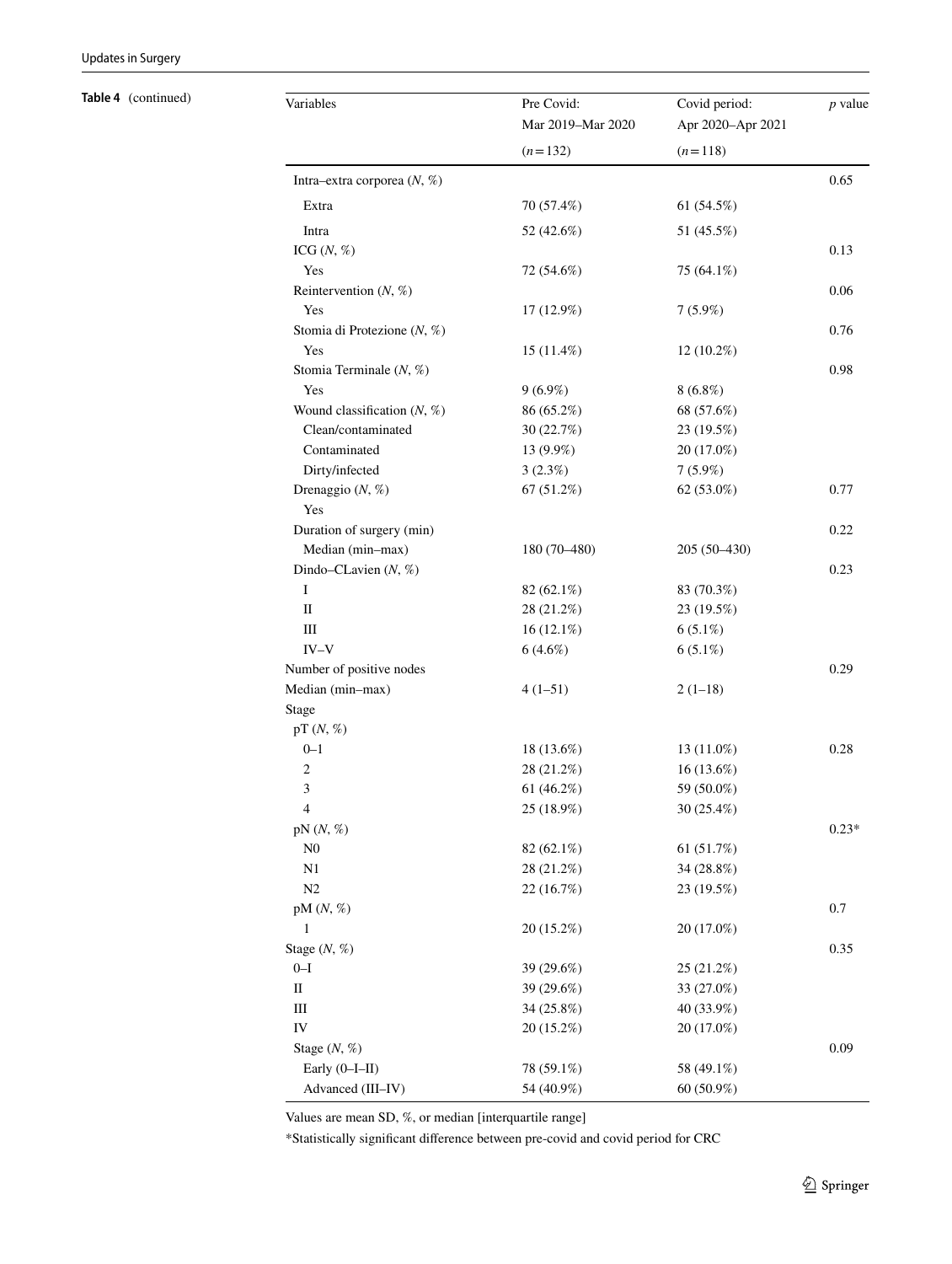in the T2s  $(-6.6\%)$  and in the T4s  $(+6.5\%)$ : in the Covid period an increase of 10.2% was registered in T3 and T4 tumours, respectively, to the pre Covid period (75.4 vs 65.2%, *p*=0.079).

# **Discussion**

COVID-19 has dramatically impacted medicine and surgery, including surgical oncology. A cross-sectional study included patients across the United States demonstrated a 46% decrease in new cancer diagnoses during March and April 2020 among 6 common malignancies, including breast and colorectal cancer [[17\]](#page-9-15).

It has been observed internationally that COVID-19 had a great impact on cancer screening rates, reduced health service use and a consequent delay in diagnoses.

Several published papers, report a decrease in total and new cancer patient, due to the screening, during the COVID-19 period. In particular, decreases in cancer screening have been reported for lung [[18](#page-9-16)], breast [[19\]](#page-9-17) and colon cancer [\[20,](#page-9-18) [21\]](#page-9-19).

The Netherlands Cancer Registry noted an almost 30% decrease in new cancer diagnoses in all primary cancer sites [\[22](#page-9-20)]. New cancer diagnoses remained low, despite a national public awareness campaign to increase cancer diagnoses by encouraging patients to discuss new symptoms with their primary care provider, encouraging primary care providers to refer patients to oncology specialist, and resuming cancer screening operations [\[22](#page-9-20)].

The aim of this study was to evaluate the overall impact of the COVID-19 pandemic lockdown on the diagnosis and surgery of BC and CRC after the disruption of the screening programs and health care system reorganization in our region.

Day surgery activity for benign pathologies was stopped, completely, with a reduction of 100% since March 2019.

Overall, a reduction of 17.6% was noticed, but even if less cancer patients underwent surgery, relatively speaking, the percentage, as opposed to the year before, was higher, both for BC and CRC.

Scuola Superiore Sant'Anna and AGENAS published a study [\[17](#page-9-15)] on the 29th of May regarding regional Resilience towards COVID-19 pandemic concerning the oncological (screening and surgery) and cardiological pathologies. As far as programmed surgical volumes are concerned comparing the periods March 2019 to June 2019 and March 2020 to June 2020, this study observed a decrease of 50% in FVG, which, compared to other Italian regions, is lower than the average.

As far as the breast cancer regional screening program is concerned, a reduction of only 17.1% was registered in 2020 as opposed to 2019. Between June and September, a great number of mammography tests was performed due to the change in recruitment: 76 phone calls a day were made to arrange mammography and for each patient three phone calls are provided: if they do not answer the frst and second call, a third one is done to make sure recruitment is done efficiently.

In the same study [[17\]](#page-9-15) mentioned above, FVG was reported to be the best Italian region in terms of making up for the delay. This analysis has been done comparing January 2019 to September 2019 to January 2020 to September 2021, which is not scientifcally correct, considering COVID-19 aroused in our State in March 2020.

The median percentage of adhesion to the colorectal screening program in FVG is 65%, to which we have to add a 5% of privately performed colorectal tests. Colorectal regional screening has always been less considered from the general population, even if FVG has one of the highest rates of participation as far as Italian regions are concerned. The annual diference between 2019 and 2020 saw a reduction of 24.5%. Starting from a lower percentage of adhesion (partially due to a less active campaign to raise awareness and to do the more invasive tests), a greater reduction as opposed to mammography tests was noticed and this is due to various factors:

- 1. Suspension of the regional screening program (frst level test-gFOBT) for a longer period;
- 2. Longer suspension of second-level test because of fear of infection due to the invasive procedures
- 3. Greater fear of more invasive second-level tests that require a longer stay in the hospital (which means a longer possible exposure to the Covid-19 virus);
- 4. Worse organisation in the regional screening service: not all who didn't receive the invitation to perform the test have been called back.

Regarding BC surgery in the COVID-19 period we saw an increase in conservative surgery and decrease in mastectomies; a higher percentage of screening-detected BC is compliant with less invasive surgery and refects the efectiveness of the screening program.

Lastly, being a Eusoma (European Society of Breast Cancer Specialists) certifed center [\[23,](#page-9-21) [24](#page-9-22)], it is interesting to observe how quality indicators (data not showed) have not changed from 2019 to 2020, confirming the quality of Trieste's Breast Unit and its resilience to the COVID-19 pandemic [\[25\]](#page-9-23).

In relation to the CRC surgery, there was a total reduction of 10.6% of activity if compared to the pre-Covid period. A signifcantly greater number of patients with CRC underwent urgent surgery in the COVID-19 period compared to the pre-COVID era ( $p$  value = 0.001).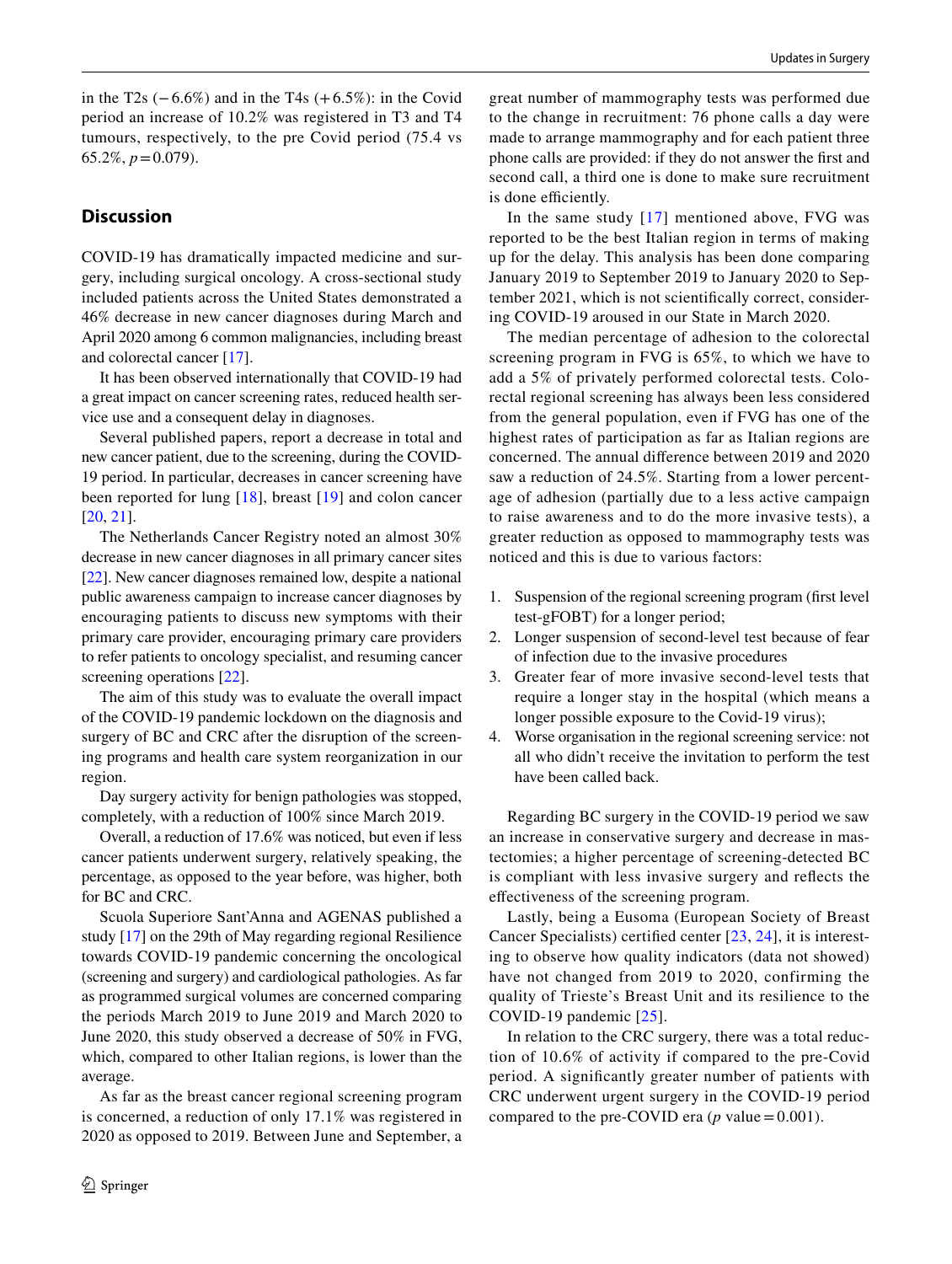As far as the second point is concerned, the second possibility to come to an early CRC diagnosis after screening tests is to give value, recognize and refer to mild symptoms such as constipation and asthenia. In a pandemic reality, General practitioners could not receive patients in a visit as frequently and securely as before and patients themselves preferred not to go to the hospital, being afraid of being infected. This led to an increase of more severely symptomatic patients, which also borderline statistically correlates to a higher volume of cancer mass and infltration.

Even though only borderline signifcant, advanced stages grew from 40.9 to 50.9%, with a symmetrical decrease in early stages, from 59.1 to 49.1%.

Finally, in the Scuola Superiore Sant'Anna and AGE-NAS' study [\[17](#page-9-15)], a comparison between March 2019-June 2019 and March 2020-June 2020 as far as Colon cancer and Rectal cancer has been made and, in both cases, surgical volume was higher than the Italian average.

More severe presentations, more advanced CRCs, higher patients' fear and scepticism and greater difficulties given by Covid-19 protocols (swaps, appropriate dressings, Covidpositive dedicated operating theatres) all made ordinary procedures slower and more intricate.

Overall CRC patients have sufered disadvantages from the Covid pandemic in terms of late diagnosis and more severe presentation, along with more advanced tumours, but the application of protocols and a good surgical performance have avoided greater hardships.

A not controllable factor, by national or regional health care system, has been and is up to today the fear of the general population to access health structures for follow-up visits and screening tests [[26](#page-9-24)].

A large, published UK national population-based modelling study, showed that fear related to contracting COVID-19 has caused patients to be more apprehensive to seek medical care for routine or emergent issues [[27\]](#page-9-25).

This is proved by lower screening tests performed even when the service had reopened and by a higher number of patients referring to the emergency department with more severe symptoms as the first diagnostic approach  $[26, 27]$  $[26, 27]$  $[26, 27]$  $[26, 27]$ .

This should be kept into consideration for the future to have backup plans to guarantee prevention tests, visits and procedures to take place and not be suspended if new emergencies were to come.

# **Conclusion**

Maintaining standards of care and validated protocols in emergency situations has proven to be the best decision: immediate reconstruction after BC surgery, laparoscopic and robotic access preferred to open and GI anastomosis performance were kept as frst-line choices when possible.

As clearly comes out from our data and underlined once again in Sant'Anna's study [[17](#page-9-15)], our region has managed to confrm a well-organised screening program, efective diagnosis and good surgical practice in critical conditions. We demonstrated to have solid and well-designed BC and CRC diagnostic and treatment protocols which can be applied and prove efective, whatever the emergency conditions.

The system held.

Despite these results, of a virtuous Italian region, the consequences of the diagnostic delay and the closure of the operating theatres could be catastrophic in terms of mortality and morbidity.

More research is needed to assess if the decreased screening rate during the SARS-CoV-2 pandemic resulted in delayed or missed diagnosis, diferent clinical management, or poorer outcomes.

**Acknowledgements** The authors thank all the General Surgery Unit Residents, Nurses, Surgeons and the entire staff for their cooperation.

**Author contributions** All authors have contributed signifcantly to the paper and read and approved the manuscript.

**Funding** No funds were obtained for this paper. There are no relationships with industry.

**Availability of data and material** Not applicable.

**Code availability** Not applicable.

#### **Declarations**

**Conflict of interest** There is no confict of interest for all authors regarding the publication of this manuscript and no fnancial issues to disclose.

**Ethics approval** The manuscript reports an observational retrospective study, so, on the basis of the resolution of the Authority for the Protection of Personal Data (Gazzetta Uf-ciale N° 72; [http://www.garan](http://www.garanteprivacy.it/garante/doc.jsp?ID=1878276) [teprivacy.it/garante/doc.jsp?ID=1878276\)](http://www.garanteprivacy.it/garante/doc.jsp?ID=1878276). This study was conducted in accordance with the ethical standards of the Declaration of Helsinki. The institutional ethical board approved the study and the informed consent was obtained under the institutional review board policies of hospital administration.

**Statement of informed consent** Informed consent was obtained from all individual participants included in the study.

**Consent to participate** Not applicable.

**Consent for publication** Not applicable.

## **References**

<span id="page-8-0"></span>1. Li X, Wang W, Zhao X et al (2020) Transmission dynamics and evolutionary history of 2019-nCoV. J Med Virol 92(5):501–511